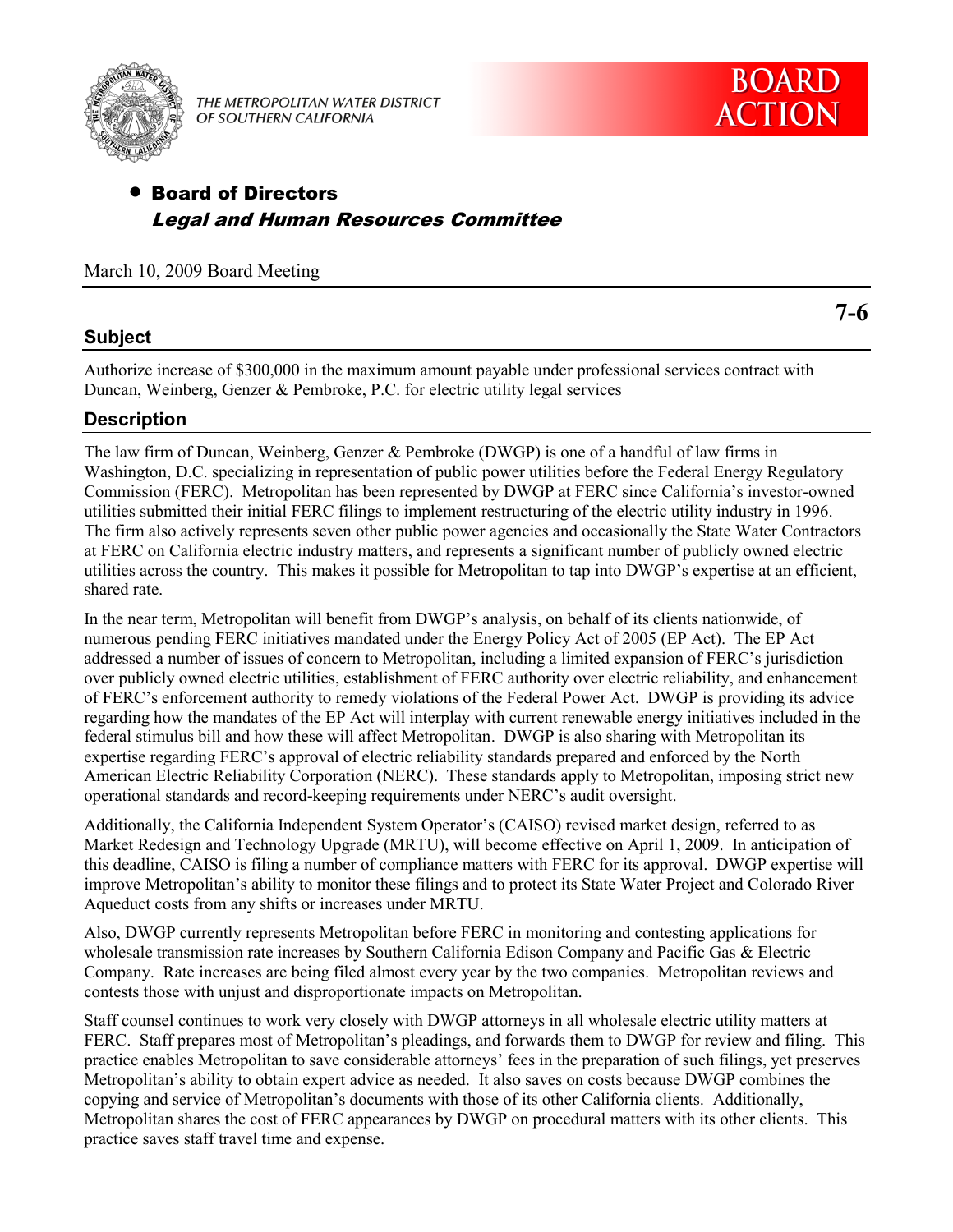The proposed amendment would increase the maximum amount payable by \$300,000. This amount is estimated to cover legal fees and expenses for at least the next year, taking into consideration increased work for the rate cases and MRTU implementation. The last contract increase, also in the amount of \$300,000, was approved in 2005. Metropolitan is able to control its outside legal fees by doing much of the work in-house, by being selective in deciding which proceedings to actively participate in, and by sharing costs with other DWGP clients wherever possible, as described above.

### **Policy**

Metropolitan Water District Administrative Code Section 6431: Authority to obtain expert assistance

## **California Environmental Quality Act (CEQA)**

CEQA determination for Option #1:

The proposed action is not defined as a project under CEQA because it involves continuing administrative activities (Section 15378(b)(2) of the State CEQA Guidelines). In addition, the proposed action is not subject to CEQA because it involves other government fiscal activities, which do not involve any commitment to any specific project which may result in a potentially significant physical impact on the environment (Section 15378(b)(4) of the State CEQA Guidelines). Also, where it can be seen with certainty that there is no possibility that the proposed action in question may have a significant effect on the environment, the proposed action is not subject to CEQA (Section 15061(b)(3) of the State CEQA Guidelines).

The CEQA determination is: Determine that the proposed action is not subject to the provisions of CEQA pursuant to Sections  $15061(b)(3)$ ,  $15378(b)(2)$ , and  $15378(b)(4)$  of the State CEQA Guidelines.

CEQA determination for Option #2:

None required

### **Board Options**

### **Option #1**

Adopt the CEQA determination and authorize the General Counsel to amend the agreement with Duncan, Weinberg, Genzer & Pembroke, P.C. to increase by \$300,000 the maximum amount payable under the contract to a total of \$2.925 million in order to assist Metropolitan with electric utility legal services. **Fiscal Impact:** Legal costs of up to \$300,000

**Business Analysis:** The additional resources provided by outside counsel with specialty in the field of public electric utility work assists the Legal Department staff to protect Metropolitan's power resources and control electrical costs. Additionally, having local counsel in Washington, D.C. avoids staff travel expenses.

### **Option #2**

Do not authorize the General Counsel to amend the agreement and require all electric utility legal services to be provided by the Legal Department.

**Fiscal Impact:** Unknown

**Business Analysis:** Metropolitan's ability to handle FERC-related energy issues would be adversely affected.